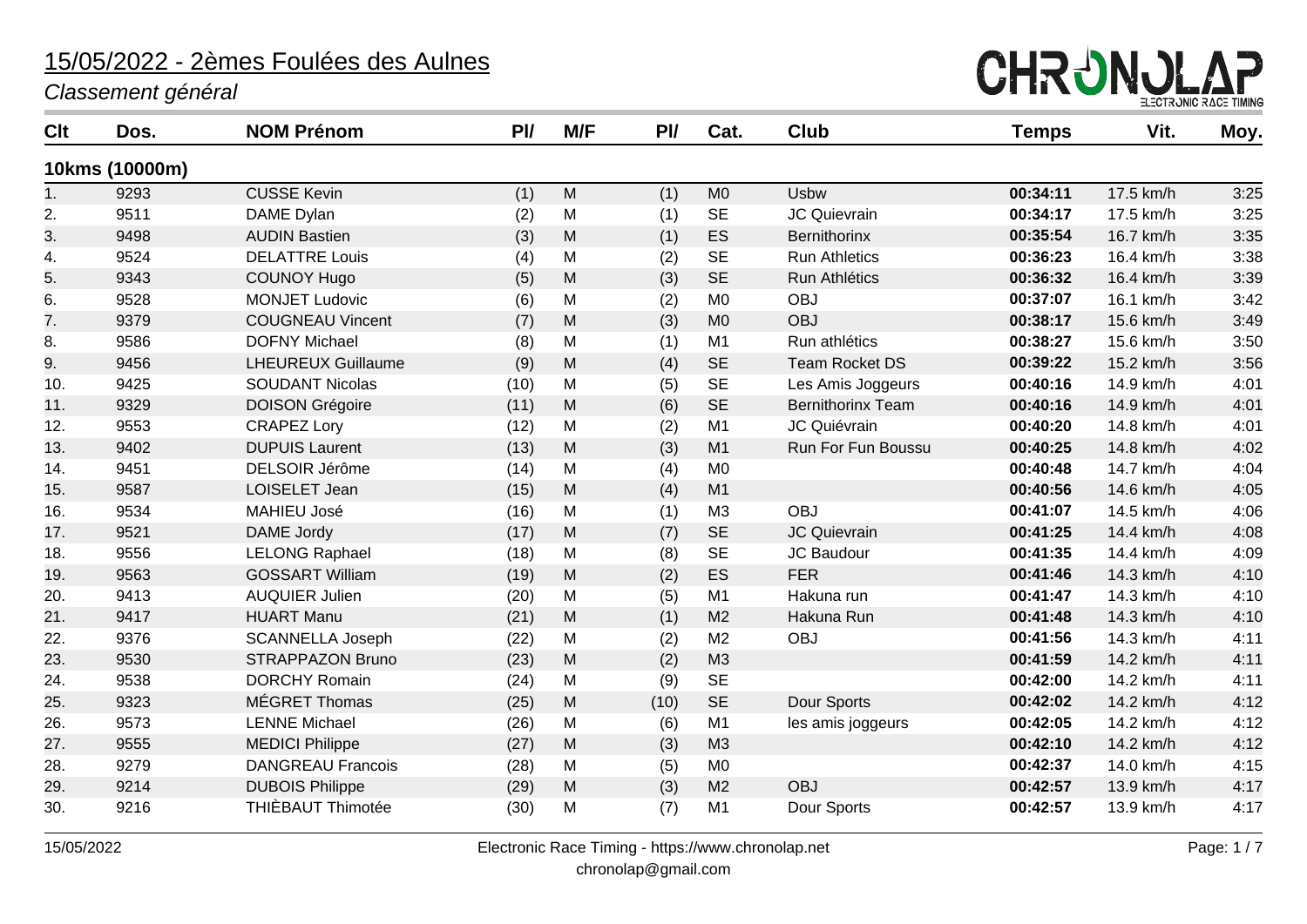

| <b>Clt</b> | Dos. | <b>NOM Prénom</b>              | P <sub>U</sub> | M/F       | PI   | Cat.           | Club                     | <b>Temps</b> | Vit.      | Moy. |
|------------|------|--------------------------------|----------------|-----------|------|----------------|--------------------------|--------------|-----------|------|
| 31.        | 9527 | <b>MORBAU Eddy</b>             | (31)           | M         | (1)  | M4             | <b>OBJ</b>               | 00:43:07     | 13.9 km/h | 4:18 |
| 32.        | 9296 | <b>ARLON Florine</b>           | (1)            | F         | (1)  | <b>SE</b>      | <b>CC Team</b>           | 00:43:33     | 13.7 km/h | 4:21 |
| 33.        | 9493 | <b>SCOUVEMONT Jean Charles</b> | (32)           | M         | (1)  | M <sub>5</sub> |                          | 00:44:07     | 13.6 km/h | 4:24 |
| 34.        | 9408 | <b>CORRELLI Massimo</b>        | (33)           | M         | (4)  | M <sub>2</sub> | CC Team                  | 00:44:12     | 13.5 km/h | 4:25 |
| 35.        | 9453 | <b>CAPRARO Bonifacio</b>       | (34)           | M         | (4)  | M <sub>3</sub> |                          | 00:44:27     | 13.5 km/h | 4:26 |
| 36.        | 9588 | RODIA Angelo                   | (35)           | M         | (2)  | M <sub>4</sub> | <b>FER</b>               | 00:44:40     | 13.4 km/h | 4:27 |
| 37.        | 9005 | <b>DOISON Lucille</b>          | (2)            | F         | (1)  | <b>ES</b>      | <b>Dour Sports</b>       | 00:44:43     | 13.4 km/h | 4:28 |
| 38.        | 9565 | <b>MEGRET Alexandre</b>        | (36)           | M         | (11) | <b>SE</b>      | <b>Bernithorinx Team</b> | 00:44:44     | 13.4 km/h | 4:28 |
| 39.        | 9557 | <b>LUNELLI Diego</b>           | (37)           | M         | (2)  | M <sub>5</sub> | <b>OBJ</b>               | 00:44:50     | 13.3 km/h | 4:28 |
| 40.        | 9471 | <b>GANA Jean Thierry</b>       | (38)           | M         | (3)  | M <sub>4</sub> | JC Quievrain             | 00:44:58     | 13.3 km/h | 4:29 |
| 41.        | 9290 | <b>GALLEZ Alexandre</b>        | (39)           | M         | (8)  | M1             |                          | 00:44:59     | 13.3 km/h | 4:29 |
| 42.        | 9301 | <b>KOTECKI Eric</b>            | (40)           | ${\sf M}$ | (4)  | M4             | <b>OBJ</b>               | 00:45:02     | 13.3 km/h | 4:30 |
| 43.        | 9403 | <b>GIUNTA Santo</b>            | (41)           | ${\sf M}$ | (5)  | M4             | <b>OBJ</b>               | 00:45:05     | 13.3 km/h | 4:30 |
| 44.        | 9567 | <b>DELPLACE Alain</b>          | (42)           | M         | (5)  | M <sub>2</sub> | Run For Fun Boussu       | 00:45:07     | 13.3 km/h | 4:30 |
| 45.        | 9411 | <b>SLONGO Laurent</b>          | (43)           | M         | (9)  | M1             |                          | 00:45:15     | 13.2 km/h | 4:31 |
| 46.        | 9537 | <b>DEMOUSTIER Sébastien</b>    | (44)           | M         | (6)  | M <sub>0</sub> | <b>FER</b>               | 00:45:21     | 13.2 km/h | 4:32 |
| 47.        | 9432 | <b>VANRECHEM Louis</b>         | (45)           | M         | (12) | <b>SE</b>      | <b>JC Quievrain</b>      | 00:45:22     | 13.2 km/h | 4:32 |
| 48.        | 9526 | <b>BOSSUOT Christophe</b>      | (46)           | M         | (6)  | M <sub>2</sub> | <b>OSGA</b>              | 00:45:28     | 13.1 km/h | 4:32 |
| 49.        | 9353 | <b>LORIMIER Xavier</b>         | (47)           | M         | (10) | M1             | <b>OBJ</b>               | 00:45:31     | 13.1 km/h | 4:33 |
| 50.        | 9481 | <b>DUBART Julien</b>           | (48)           | M         | (11) | M1             |                          | 00:45:35     | 13.1 km/h | 4:33 |
| 51.        | 9496 | <b>DELANNOY Thomas</b>         | (49)           | M         | (3)  | ES             | Run Athlétics            | 00:45:39     | 13.1 km/h | 4:33 |
| 52.        | 9429 | <b>BLANQUET Pauline</b>        | (3)            | F         | (2)  | <b>SE</b>      | <b>Dour Sport</b>        | 00:45:42     | 13.1 km/h | 4:34 |
| 53.        | 9515 | <b>DENIS Fabian</b>            | (50)           | M         | (7)  | M <sub>2</sub> | <b>RIP Team</b>          | 00:45:49     | 13.0 km/h | 4:34 |
| 54.        | 9558 | <b>FROMONT Thierry</b>         | (51)           | ${\sf M}$ | (6)  | M4             | Run For Fun Boussu       | 00:46:12     | 12.9 km/h | 4:37 |
| 55.        | 9484 | <b>KAPUCZINSKI Abeline</b>     | (4)            | F         | (3)  | <b>SE</b>      | <b>OBJ</b>               | 00:46:17     | 12.9 km/h | 4:37 |
| 56.        | 9506 | <b>RHAFFAR Mohamed Amine</b>   | (52)           | M         | (7)  | M <sub>0</sub> |                          | 00:46:19     | 12.9 km/h | 4:37 |
| 57.        | 9499 | <b>CAMMISULI Massimo</b>       | (53)           | M         | (12) | M1             |                          | 00:46:21     | 12.9 km/h | 4:38 |
| 58.        | 9546 | <b>LAURENT Alex</b>            | (54)           | M         | (3)  | M <sub>5</sub> | Leuze Saint sauveur      | 00:46:34     | 12.8 km/h | 4:39 |
| 59.        | 9489 | <b>WATTIEZ Didier</b>          | (55)           | M         | (4)  | M <sub>5</sub> | <b>OBJ</b>               | 00:46:50     | 12.8 km/h | 4:40 |
| 60.        | 9382 | <b>PAYEN Larry</b>             | (56)           | M         | (13) | M1             | CC Team                  | 00:46:53     | 12.8 km/h | 4:41 |
| 61.        | 9002 | <b>BOZZELLI Renato</b>         | (57)           | M         | (4)  | ES             |                          | 00:46:59     | 12.7 km/h | 4:41 |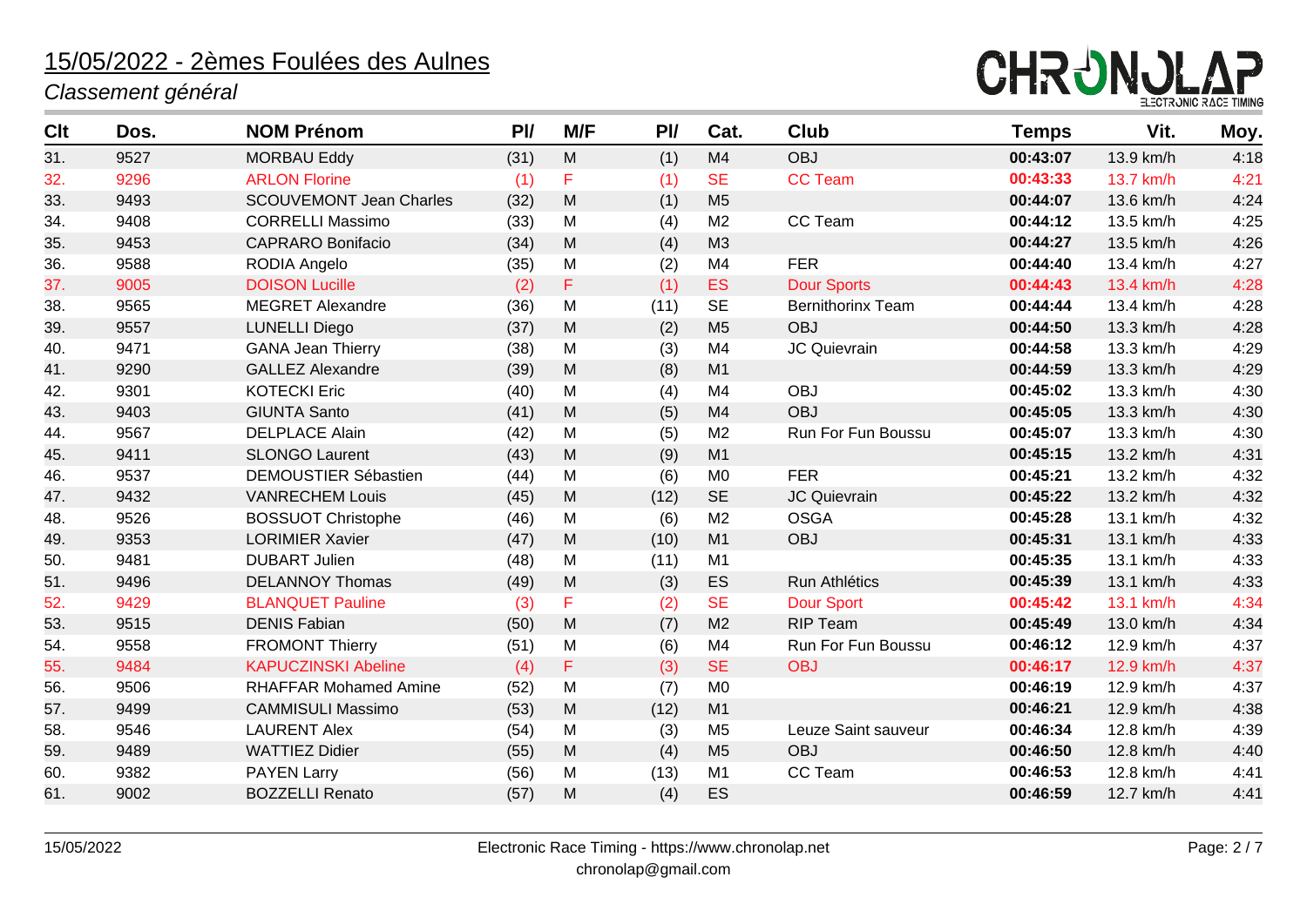

| Clt | Dos. | <b>NOM Prénom</b>          | P <sub>U</sub> | M/F       | P <sub>U</sub> | Cat.           | <b>Club</b>                    | <b>Temps</b> | Vit.      | Moy. |
|-----|------|----------------------------|----------------|-----------|----------------|----------------|--------------------------------|--------------|-----------|------|
| 62. | 9579 | DI ANTONIO Carlo           | (58)           | M         | (5)            | M <sub>5</sub> | <b>OBJ</b>                     | 00:47:23     | 12.6 km/h | 4:44 |
| 63. | 9355 | <b>BOLHANDIA Said</b>      | (59)           | M         | (8)            | M <sub>0</sub> | Run For Fun Boussu             | 00:47:43     | 12.5 km/h | 4:46 |
| 64. | 9467 | <b>COMMIANT Regis</b>      | (60)           | M         | (9)            | M <sub>0</sub> |                                | 00:47:44     | 12.5 km/h | 4:46 |
| 65. | 9312 | DI PROSPERO Thomas         | (61)           | M         | (13)           | <b>SE</b>      | <b>OBJ</b>                     | 00:47:50     | 12.5 km/h | 4:46 |
| 66. | 9531 | <b>BARBUTO Michel</b>      | (62)           | M         | (8)            | M <sub>2</sub> | <b>OBJ</b>                     | 00:47:52     | 12.5 km/h | 4:47 |
| 67. | 9536 | <b>MEERT Raphael</b>       | (63)           | M         | (9)            | M <sub>2</sub> |                                | 00:48:03     | 12.4 km/h | 4:48 |
| 68. | 9512 | <b>MOTTE Olivier</b>       | (64)           | M         | (7)            | M <sub>4</sub> | Step and Run                   | 00:48:12     | 12.4 km/h | 4:49 |
| 69. | 9283 | <b>DUBUISSON Ruddy</b>     | (65)           | M         | (5)            | M3             | <b>OBJ</b>                     | 00:48:15     | 12.4 km/h | 4:49 |
| 70. | 9393 | <b>CARION Geoffrey</b>     | (66)           | M         | (10)           | M <sub>2</sub> | JB eugies                      | 00:48:28     | 12.3 km/h | 4:50 |
| 71. | 9554 | RAMEAU Stephen             | (67)           | ${\sf M}$ | (11)           | M <sub>2</sub> | <b>FER</b>                     | 00:48:35     | 12.3 km/h | 4:51 |
| 72. | 9561 | <b>MICHEL Olivier</b>      | (68)           | M         | (6)            | M <sub>5</sub> | <b>OBJ</b>                     | 00:48:44     | 12.3 km/h | 4:52 |
| 73. | 9485 | <b>HENRIET Alexandre</b>   | (69)           | M         | (14)           | M1             | <b>OBJ</b>                     | 00:48:53     | 12.2 km/h | 4:53 |
| 74. | 9377 | <b>CALI Filippo</b>        | (70)           | M         | (6)            | M3             | Les Amis Joggeurs              | 00:49:18     | 12.1 km/h | 4:55 |
| 75. | 9525 | <b>LEGRAND Jean-Marc</b>   | (71)           | M         | (8)            | M <sub>4</sub> | ESA 59 Maubeuge.               | 00:49:24     | 12.1 km/h | 4:56 |
| 76. | 9513 | <b>HONOREZ Deborah</b>     | (5)            | F         | (1)            | M <sub>1</sub> | <b>Step and Run</b>            | 00:49:27     | 12.1 km/h | 4:56 |
| 77. | 9380 | <b>DELHAYE Herve</b>       | (72)           | M         | (7)            | M <sub>3</sub> | Les Amis Joggeurs              | 00:49:32     | 12.1 km/h | 4:57 |
| 78. | 9550 | <b>GOBERT Vincent</b>      | (73)           | M         | (10)           | M <sub>0</sub> |                                | 00:49:38     | 12.0 km/h | 4:57 |
| 79. | 9328 | <b>PLUMET Arnaud</b>       | (74)           | M         | (11)           | M <sub>0</sub> | <b>FER</b>                     | 00:50:07     | 11.9 km/h | 5:00 |
| 80. | 9447 | LOTERIE Julien             | (75)           | M         | (12)           | M <sub>2</sub> |                                | 00:50:13     | 11.9 km/h | 5:01 |
| 81. | 9460 | <b>MEDDOUR Madjid</b>      | (76)           | M         | (12)           | M <sub>0</sub> | <b>SW 87</b>                   | 00:50:17     | 11.9 km/h | 5:01 |
| 82. | 9541 | <b>DE SMET Alexandrine</b> | (6)            | F         | (1)            | M <sub>2</sub> | <b>Tortues Meslinoises/OBJ</b> | 00:50:40     | 11.8 km/h | 5:03 |
| 83. | 9421 | <b>BOUCHEZ Cynthia</b>     | (7)            | F         | (2)            | M1             | <b>OBJ</b>                     | 00:50:40     | 11.8 km/h | 5:03 |
| 84. | 9488 | <b>BLASZKA Lionel</b>      | (77)           | M         | (8)            | M <sub>3</sub> | Les Amis Joggeurs              | 00:50:41     | 11.8 km/h | 5:04 |
| 85. | 9378 | <b>MELCHIORRE Laurent</b>  | (78)           | M         | (9)            | M <sub>3</sub> | Les Amis Joggeurs              | 00:50:41     | 11.8 km/h | 5:04 |
| 86. | 9532 | <b>MULKERS Emmanuelle</b>  | (8)            | F         | (2)            | M <sub>2</sub> | Les Amis Joggeurs              | 00:51:02     | 11.7 km/h | 5:06 |
| 87. | 9463 | <b>VANDURME Luc</b>        | (79)           | M         | (13)           | M <sub>0</sub> | <b>OBJ</b>                     | 00:51:11     | 11.7 km/h | 5:07 |
| 88. | 9406 | <b>ARLON Laurie</b>        | (9)            | F         | (1)            | <b>MO</b>      | <b>CC Team</b>                 | 00:51:18     | 11.6 km/h | 5:07 |
| 89. | 9410 | <b>SOUDANT Alexandre</b>   | (80)           | M         | (14)           | <b>SE</b>      | JC Baudour                     | 00:51:18     | 11.6 km/h | 5:07 |
| 90. | 9431 | <b>LEWILLION Philippe</b>  | (81)           | M         | (9)            | M <sub>4</sub> | <b>FER</b>                     | 00:51:27     | 11.6 km/h | 5:08 |
| 91. | 9566 | <b>DIEU Sébastien</b>      | (82)           | M         | (13)           | M <sub>2</sub> | <b>OBJ</b>                     | 00:51:34     | 11.6 km/h | 5:09 |
| 92. | 9367 | <b>SPLINGARD Marianna</b>  | (10)           | F         | (1)            | M <sub>3</sub> |                                | 00:51:37     | 11.6 km/h | 5:09 |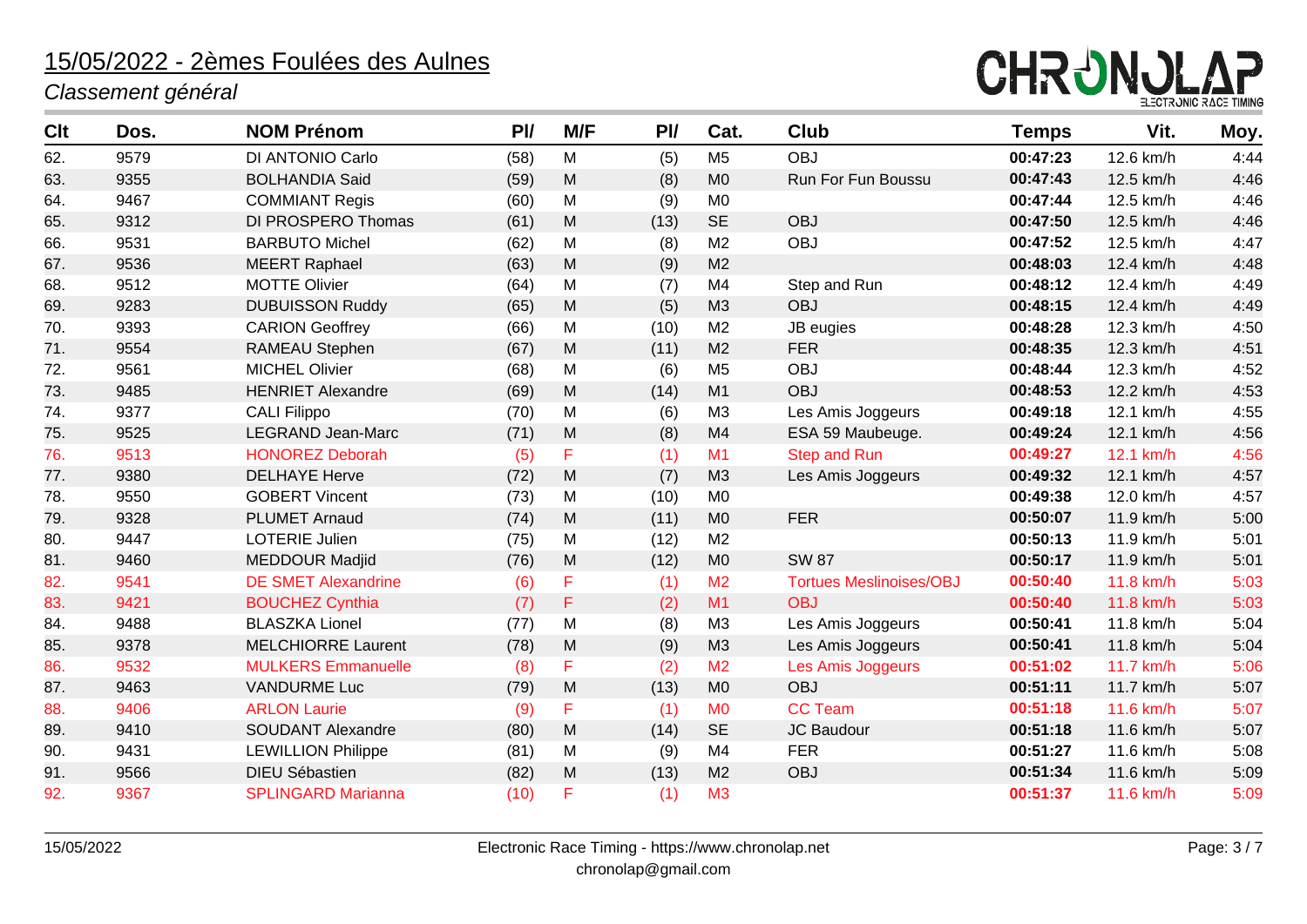

| <b>Clt</b> | Dos. | <b>NOM Prénom</b>          | P <sub>U</sub> | M/F       | PI   | Cat.           | <b>Club</b>               | <b>Temps</b> | Vit.      | Moy. |
|------------|------|----------------------------|----------------|-----------|------|----------------|---------------------------|--------------|-----------|------|
| 93.        | 9286 | <b>NISOL Patrick</b>       | (83)           | M         | (7)  | M <sub>5</sub> | <b>Galop Romain Bavay</b> | 00:51:38     | 11.6 km/h | 5:09 |
| 94.        | 9444 | <b>PUVILLAND Clement</b>   | (84)           | M         | (5)  | ES             |                           | 00:51:48     | 11.5 km/h | 5:10 |
| 95.        | 9385 | <b>BELFIORE Alessandro</b> | (85)           | M         | (14) | M <sub>0</sub> | Les chaises courantes     | 00:51:50     | 11.5 km/h | 5:10 |
| 96.        | 9364 | <b>TREVISAN Patrick</b>    | (86)           | M         | (1)  | M <sub>6</sub> |                           | 00:52:00     | 11.5 km/h | 5:11 |
| 97.        | 9349 | LECOMTE Jérémy             | (87)           | M         | (15) | <b>SE</b>      |                           | 00:52:06     | 11.5 km/h | 5:12 |
| 98.        | 9409 | PRZESZLACKI Logan          | (88)           | M         | (15) | M <sub>0</sub> | Les Amis Joggeurs         | 00:52:11     | 11.4 km/h | 5:13 |
| 99.        | 9277 | <b>TANCREDI Anthony</b>    | (89)           | M         | (16) | <b>SE</b>      |                           | 00:52:16     | 11.4 km/h | 5:13 |
| 100.       | 9278 | <b>MAHIEU Pierre</b>       | (90)           | M         | (17) | <b>SE</b>      |                           | 00:52:16     | 11.4 km/h | 5:13 |
| 101.       | 9352 | <b>NAMUR Vincent</b>       | (91)           | M         | (15) | M1             |                           | 00:52:17     | 11.4 km/h | 5:13 |
| 102.       | 9505 | <b>CANIZGNZALD Olivier</b> | (92)           | M         | (10) | M3             | Les Amis Joggeurs         | 00:52:37     | 11.4 km/h | 5:15 |
| 103.       | 9465 | <b>DELHALLE Johan</b>      | (93)           | M         | (18) | <b>SE</b>      | Les Amis Joggeurs         | 00:52:51     | 11.3 km/h | 5:17 |
| 104.       | 9299 | <b>GUTIERREZ Guillaume</b> | (94)           | M         | (19) | <b>SE</b>      |                           | 00:53:08     | 11.2 km/h | 5:18 |
| 105.       | 9436 | <b>GEERTS Sébastien</b>    | (95)           | ${\sf M}$ | (11) | M3             | <b>OBJ</b>                | 00:53:11     | 11.2 km/h | 5:19 |
| 106.       | 9508 | <b>BEUGNIES Marry</b>      | (96)           | M         | (16) | M <sub>0</sub> |                           | 00:53:12     | 11.2 km/h | 5:19 |
| 107.       | 9350 | <b>LEBLANC Olivier</b>     | (97)           | M         | (16) | M1             |                           | 00:53:14     | 11.2 km/h | 5:19 |
| 108.       | 9462 | <b>LECOMTE Christophe</b>  | (98)           | M         | (14) | M <sub>2</sub> | Run For Fun               | 00:53:17     | 11.2 km/h | 5:19 |
| 109.       | 9182 | <b>FERRO Sophie</b>        | (11)           | F         | (2)  | <b>MO</b>      |                           | 00:53:20     | 11.2 km/h | 5:19 |
| 110.       | 9440 | <b>VERMEULEN Cindy</b>     | (12)           | F         | (3)  | <b>MO</b>      | <b>OBJ</b>                | 00:53:36     | 11.1 km/h | 5:21 |
| 111.       | 9405 | <b>DE SY Valérie</b>       | (13)           | F         | (4)  | <b>MO</b>      |                           | 00:53:38     | 11.1 km/h | 5:21 |
| 112.       | 9407 | <b>MASY Freddy</b>         | (99)           | M         | (17) | M <sub>0</sub> | <b>MOHA</b>               | 00:53:39     | 11.1 km/h | 5:21 |
| 113.       | 9507 | <b>MAHIEU Cedric</b>       | (100)          | M         | (18) | M <sub>0</sub> | Les Amis Joggeurs         | 00:53:42     | 11.1 km/h | 5:22 |
| 114.       | 9359 | <b>DEMOULIN Christophe</b> | (101)          | M         | (12) | M3             | <b>OBJ</b>                | 00:53:46     | 11.1 km/h | 5:22 |
| 115.       | 9397 | <b>DI BERARDO Lorena</b>   | (14)           | F         | (4)  | <b>SE</b>      | <b>Team Rocket DS</b>     | 00:53:54     | 11.1 km/h | 5:23 |
| 116.       | 9396 | <b>ABRASSART Thomas</b>    | (102)          | M         | (20) | <b>SE</b>      |                           | 00:54:05     | 11.0 km/h | 5:24 |
| 117.       | 9321 | <b>MÉGRET Patrice</b>      | (103)          | ${\sf M}$ | (10) | M4             |                           | 00:54:12     | 11.0 km/h | 5:25 |
| 118.       | 9473 | <b>CORDIER Aurore</b>      | (15)           | F         | (3)  | M1             | Les Amis Joggeurs         | 00:54:46     | 10.9 km/h | 5:28 |
| 119.       | 9400 | <b>LAURENT Antoine</b>     | (104)          | M         | (19) | M <sub>0</sub> | Les Amis Joggeurs         | 00:54:46     | 10.9 km/h | 5:28 |
| 120.       | 9475 | <b>DUMONT Kevin</b>        | (105)          | M         | (21) | <b>SE</b>      |                           | 00:54:52     | 10.9 km/h | 5:29 |
| 121.       | 9287 | <b>HEYNDRICKX Malory</b>   | (16)           | F         | (4)  | M1             | <b>Team Vertigo</b>       | 00:54:58     | 10.9 km/h | 5:29 |
| 122.       | 9589 | <b>PRONNIER Dominique</b>  | (106)          | M         | (8)  | M <sub>5</sub> |                           | 00:54:58     | 10.9 km/h | 5:29 |
| 123.       | 9289 | <b>GILLARD Stéphane</b>    | (107)          | M         | (15) | M <sub>2</sub> |                           | 00:54:58     | 10.9 km/h | 5:29 |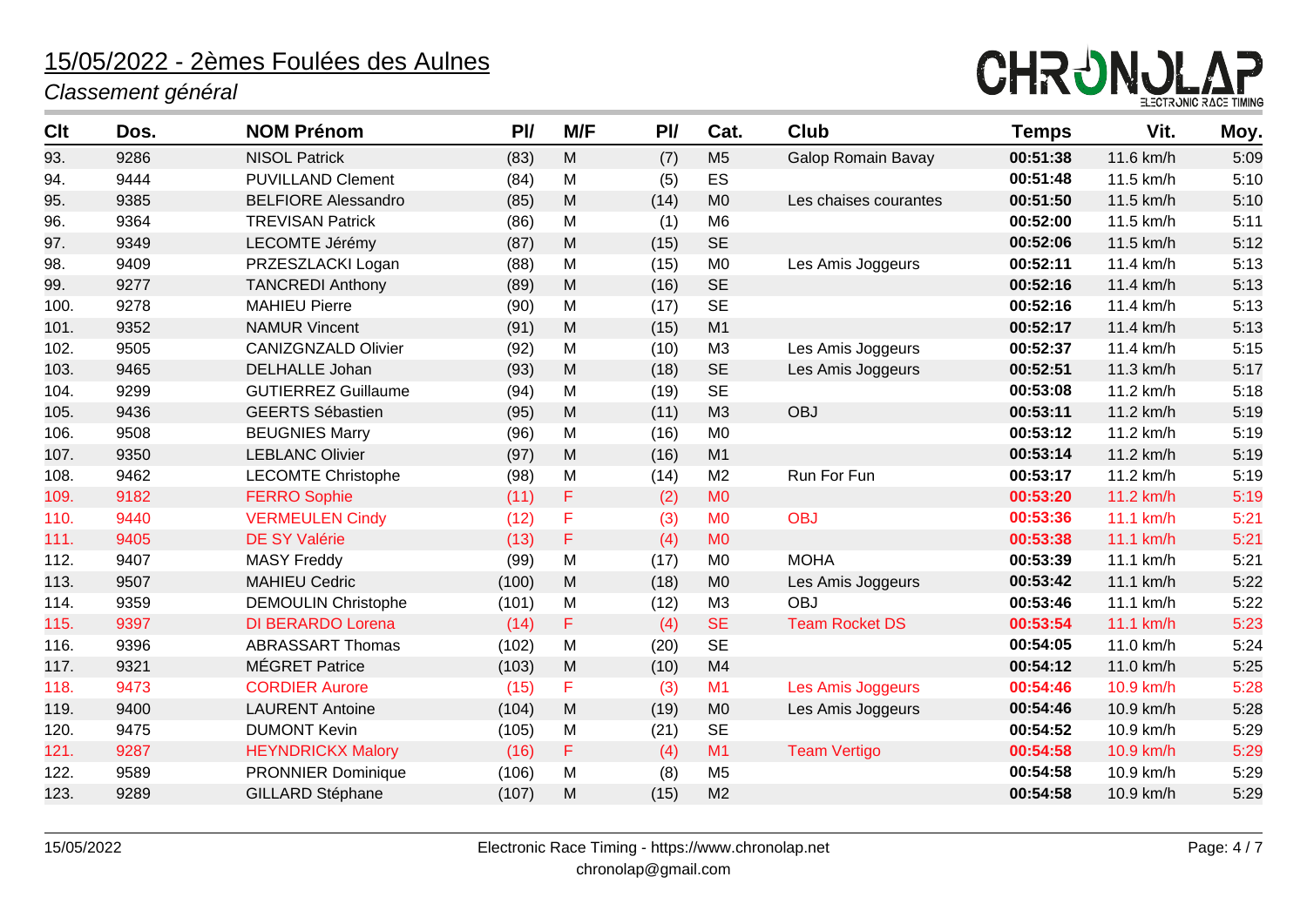

| <b>Clt</b> | Dos. | <b>NOM Prénom</b>           | P <sub>U</sub> | M/F       | PI/  | Cat.           | <b>Club</b>            | <b>Temps</b> | Vit.      | Moy. |
|------------|------|-----------------------------|----------------|-----------|------|----------------|------------------------|--------------|-----------|------|
| 124.       | 9327 | <b>PLUMET Cédric</b>        | (108)          | M         | (17) | M1             | <b>FER</b>             | 00:54:59     | 10.9 km/h | 5:29 |
| 125.       | 9423 | <b>CALABRESE Gaetan</b>     | (109)          | M         | (18) | M1             |                        | 00:55:06     | 10.8 km/h | 5:30 |
| 126.       | 9395 | <b>JEWELL Nattam</b>        | (110)          | M         | (16) | M <sub>2</sub> | <b>CC TEAM</b>         | 00:55:07     | 10.8 km/h | 5:30 |
| 127.       | 9297 | <b>TABBI Flavio</b>         | (111)          | M         | (22) | <b>SE</b>      |                        | 00:55:24     | 10.8 km/h | 5:32 |
| 128.       | 9529 | <b>LIUZZI Thomas</b>        | (112)          | M         | (20) | M <sub>0</sub> |                        | 00:55:26     | 10.8 km/h | 5:32 |
| 129.       | 9459 | <b>MONTREUIL Frédéric</b>   | (113)          | ${\sf M}$ | (19) | M1             | Run For Fun Boussu     | 00:55:28     | 10.8 km/h | 5:32 |
| 130.       | 9428 | <b>VILLANI Luca</b>         | (114)          | M         | (21) | M <sub>0</sub> | Ppk                    | 00:55:40     | 10.7 km/h | 5:33 |
| 131.       | 9404 | <b>STIEVENART Dominique</b> | (17)           | F         | (2)  | M3             | <b>CC Team</b>         | 00:55:57     | 10.7 km/h | 5:35 |
| 132.       | 9131 | <b>BINST Pascal</b>         | (115)          | M         | (9)  | M <sub>5</sub> |                        | 00:56:01     | 10.7 km/h | 5:36 |
| 133.       | 9374 | <b>CLERFEYT Delphine</b>    | (18)           | F         | (3)  | M <sub>2</sub> | <b>OBJ</b>             | 00:56:38     | 10.5 km/h | 5:39 |
| 134.       | 9300 | <b>GUTIERREZ Angel</b>      | (116)          | M         | (10) | M <sub>5</sub> | <b>OBJ</b>             | 00:56:47     | 10.5 km/h | 5:40 |
| 135.       | 9479 | <b>SANTUCCI Nathalie</b>    | (19)           | F         | (1)  | M <sub>4</sub> | <b>OBJ</b>             | 00:57:31     | 10.4 km/h | 5:45 |
| 136.       | 9583 | <b>MAHY Leandro</b>         | (117)          | M         | (6)  | ES             |                        | 00:57:43     | 10.3 km/h | 5:46 |
| 137.       | 9448 | <b>BOUGMA Adam</b>          | (118)          | M         | (7)  | ES             | <b>Team Rocket DS</b>  | 00:57:49     | 10.3 km/h | 5:46 |
| 138.       | 9452 | <b>KADA Mohamed</b>         | (119)          | M         | (8)  | ES             |                        | 00:57:50     | 10.3 km/h | 5:46 |
| 139.       | 9416 | <b>VERDE Michel</b>         | (120)          | M         | (13) | M <sub>3</sub> | <b>OBJ</b>             | 00:57:54     | 10.3 km/h | 5:47 |
| 140.       | 9284 | <b>MARCHESE Fabian</b>      | (121)          | M         | (14) | M <sub>3</sub> | <b>OBJ</b>             | 00:57:54     | 10.3 km/h | 5:47 |
| 141.       | 9398 | <b>BATSUKH Badmaarag</b>    | (20)           | F         | (5)  | <b>SE</b>      | <b>FER</b>             | 00:57:59     | 10.3 km/h | 5:47 |
| 142.       | 9441 | <b>COUVREUR Melanie</b>     | (21)           | F         | (5)  | M <sub>0</sub> | Courir pour le plaisir | 00:58:05     | 10.3 km/h | 5:48 |
| 143.       | 9474 | <b>RENAUT Martin</b>        | (122)          | M         | (22) | M <sub>0</sub> |                        | 00:58:10     | 10.3 km/h | 5:48 |
| 144.       | 9330 | <b>LECLERCQ Véronique</b>   | (22)           | F         | (3)  | M <sub>3</sub> | <b>OBJ</b>             | 00:58:27     | 10.2 km/h | 5:50 |
| 145.       | 9391 | <b>BARBERA Alexandra</b>    | (23)           | F         | (4)  | M <sub>2</sub> | Les Amis Joggeurs      | 00:58:29     | 10.2 km/h | 5:50 |
| 146.       | 9386 | <b>SANNA Fabrizio</b>       | (123)          | M         | (15) | M3             | Les Amis Joggeurs      | 00:58:30     | 10.2 km/h | 5:50 |
| 147.       | 9517 | <b>BACCAUW Xavier</b>       | (124)          | M         | (17) | M <sub>2</sub> |                        | 00:58:48     | 10.2 km/h | 5:52 |
| 148.       | 9509 | <b>ASSIF Mustafa</b>        | (125)          | M         | (18) | M <sub>2</sub> |                        | 00:58:48     | 10.2 km/h | 5:52 |
| 149.       | 9437 | <b>COLQUHOUN Clara</b>      | (24)           | F         | (6)  | <b>SE</b>      | <b>Team Rocket DS</b>  | 00:58:57     | 10.1 km/h | 5:53 |
| 150.       | 9434 | <b>CHANOINE Pascal</b>      | (126)          | M         | (11) | M <sub>4</sub> | <b>Team Rocket DS</b>  | 00:58:57     | 10.1 km/h | 5:53 |
| 151.       | 9363 | <b>VANOUDEWATER Olivier</b> | (127)          | M         | (16) | M <sub>3</sub> | Courir pour le plaisir | 00:58:58     | 10.1 km/h | 5:53 |
| 152.       | 9418 | <b>PALMERI Carlo</b>        | (128)          | M         | (12) | M <sub>4</sub> |                        | 00:59:15     | 10.1 km/h | 5:55 |
| 153.       | 9466 | <b>COCO</b> Antonio         | (129)          | M         | (13) | M <sub>4</sub> | <b>JC Baudour</b>      | 00:59:19     | 10.1 km/h | 5:55 |
| 154.       | 9195 | <b>HAMDOUN Laura</b>        | (25)           | F         | (6)  | M <sub>0</sub> | Les Bbetes de course   | 00:59:20     | 10.1 km/h | 5:55 |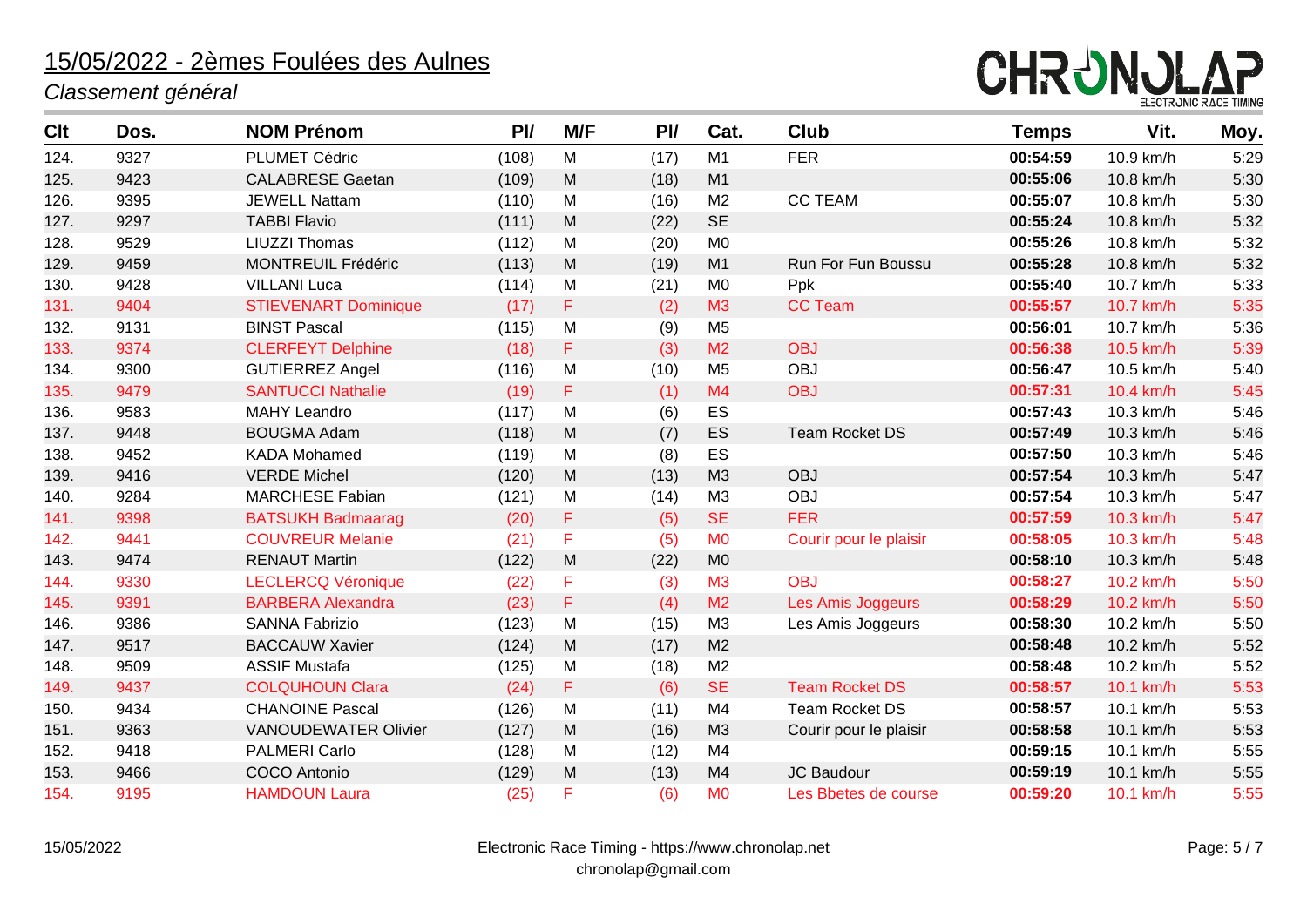

| Clt  | Dos. | <b>NOM Prénom</b>            | P <sub>U</sub> | M/F                                                                                                        | PI   | Cat.           | <b>Club</b>            | <b>Temps</b> | Vit.      | Moy. |
|------|------|------------------------------|----------------|------------------------------------------------------------------------------------------------------------|------|----------------|------------------------|--------------|-----------|------|
| 155. | 9045 | DE CESARE Filippo            | (130)          | M                                                                                                          | (11) | M <sub>5</sub> | <b>OBJ</b>             | 00:59:26     | 10.0 km/h | 5:56 |
| 156. | 9309 | <b>CRELOT Emmanuel</b>       | (131)          | M                                                                                                          | (20) | M1             |                        | 00:59:34     | 10.0 km/h | 5:57 |
| 157. | 9361 | <b>KHEFFI Karim</b>          | (132)          | ${\sf M}$                                                                                                  | (23) | M <sub>0</sub> | <b>BC MSM</b>          | 00:59:35     | 10.0 km/h | 5:57 |
| 158. | 9339 | <b>LEMAIRE Julien</b>        | (133)          | M                                                                                                          | (23) | <b>SE</b>      |                        | 00:59:51     | 10.0 km/h | 5:59 |
| 159. | 9276 | <b>LEDUC David</b>           | (134)          | M                                                                                                          | (24) | M <sub>0</sub> | <b>FER</b>             | 00:59:52     | 10.0 km/h | 5:59 |
| 160. | 9412 | <b>DUCOBU Denis</b>          | (135)          | M                                                                                                          | (19) | M <sub>2</sub> | <b>FER</b>             | 00:59:52     | 10.0 km/h | 5:59 |
| 161. | 9305 | <b>D'ANGELO Gabriele</b>     | (136)          | M                                                                                                          | (17) | M <sub>3</sub> | Fer                    | 00:59:52     | 10.0 km/h | 5:59 |
| 162. | 9433 | <b>VANHOOF Fabian</b>        | (137)          | M                                                                                                          | (18) | M <sub>3</sub> | <b>FER</b>             | 00:59:52     | 10.0 km/h | 5:59 |
| 163. | 9381 | RIZZUTO Antonio              | (138)          | M                                                                                                          | (21) | M1             | Les Amis Joggeurs      | 00:59:54     | 10.0 km/h | 5:59 |
| 164. | 9575 | <b>DUYCKAERTS Benoit</b>     | (139)          | M                                                                                                          | (20) | M <sub>2</sub> | Theodo Tempo           | 00:59:56     | 10.0 km/h | 5:59 |
| 165. | 9454 | <b>VERSCHOORE Rudy</b>       | (140)          | ${\sf M}$                                                                                                  | (2)  | M <sub>6</sub> | <b>OBJ</b>             | 00:59:59     | 10.0 km/h | 5:59 |
| 166. | 9468 | <b>HERBRECHT Christine</b>   | (26)           | F                                                                                                          | (4)  | M <sub>3</sub> |                        | 01:00:14     | 9.9 km/h  | 6:01 |
| 167. | 9458 | <b>DELFORGE Eric</b>         | (141)          | $\mathsf{M}% _{T}=\mathsf{M}_{T}\!\left( a,b\right) ,\ \mathsf{M}_{T}=\mathsf{M}_{T}\!\left( a,b\right) ,$ | (19) | M <sub>3</sub> | Step and Run           | 01:00:35     | 9.9 km/h  | 6:03 |
| 168. | 9310 | <b>MICHEZ Pierre</b>         | (142)          | M                                                                                                          | (25) | M <sub>0</sub> |                        | 01:01:03     | 9.8 km/h  | 6:06 |
| 169. | 9370 | <b>SOYEZ Claudine</b>        | (27)           | F                                                                                                          | (1)  | M <sub>5</sub> | <b>Step and Run</b>    | 01:01:09     | 9.8 km/h  | 6:06 |
| 170. | 9318 | <b>LEMAIRE André</b>         | (143)          | M                                                                                                          | (3)  | M <sub>6</sub> | JC Quiévrain           | 01:01:34     | 9.7 km/h  | 6:09 |
| 171. | 9346 | <b>FLUCKIGER Mathieu</b>     | (144)          | M                                                                                                          | (22) | M1             | Run For Fun Boussu     | 01:01:38     | 9.7 km/h  | 6:09 |
| 172. | 9570 | <b>SALLI Paola</b>           | (28)           | F                                                                                                          | (5)  | M <sub>2</sub> |                        | 01:01:39     | 9.7 km/h  | 6:09 |
| 173. | 9358 | COCU Jean-Luc                | (145)          | $\mathsf{M}% _{T}=\mathsf{M}_{T}\!\left( a,b\right) ,\ \mathsf{M}_{T}=\mathsf{M}_{T}\!\left( a,b\right) ,$ | (1)  | M7             | prfm                   | 01:01:49     | 9.7 km/h  | 6:10 |
| 174. | 9572 | <b>DEKHLI Kamal</b>          | (146)          | M                                                                                                          | (2)  | M7             | JC Quiévrain           | 01:02:53     | 9.5 km/h  | 6:17 |
| 175. | 9592 | <b>ESTIEVENART Eric</b>      | (147)          | M                                                                                                          | (21) | M <sub>2</sub> | <b>Madres</b>          | 01:03:01     | 9.5 km/h  | 6:18 |
| 176. | 9551 | <b>GAILLARD Eric</b>         | (148)          | M                                                                                                          | (12) | M <sub>5</sub> | JC Baudour             | 01:03:31     | 9.4 km/h  | 6:21 |
| 177. | 9285 | <b>VANDENBROUCKE Vincent</b> | (149)          | M                                                                                                          | (26) | M <sub>0</sub> |                        | 01:03:54     | 9.3 km/h  | 6:23 |
| 178. | 9480 | <b>FOUQUET Benjamin</b>      | (150)          | M                                                                                                          | (27) | M <sub>0</sub> | <b>FER</b>             | 01:03:58     | 9.3 km/h  | 6:23 |
| 179. | 9574 | <b>GALLEZ Laurent</b>        | (151)          | ${\sf M}$                                                                                                  | (22) | M <sub>2</sub> | Step and run           | 01:03:59     | 9.3 km/h  | 6:23 |
| 180. | 9501 | <b>REZIG Diab</b>            | (152)          | M                                                                                                          | (13) | M <sub>5</sub> | Galop Romain Bavaisien | 01:04:01     | 9.3 km/h  | 6:24 |
| 181. | 9547 | <b>MAINESSE David</b>        | (153)          | M                                                                                                          | (20) | M <sub>3</sub> |                        | 01:04:01     | 9.3 km/h  | 6:24 |
| 182. | 9510 | <b>DAME Nathalie</b>         | (29)           | F                                                                                                          | (5)  | M1             | cc team                | 01:04:36     | 9.2 km/h  | 6:27 |
| 183. | 9482 | <b>DIERGE Christine</b>      | (30)           | F                                                                                                          | (5)  | M3             | Spibo                  | 01:04:39     | 9.2 km/h  | 6:27 |
| 184. | 9306 | <b>DEMACQ Olivier</b>        | (154)          | M                                                                                                          | (21) | M <sub>3</sub> | Fer                    | 01:04:51     | 9.2 km/h  | 6:29 |
| 185. | 9304 | <b>MARLIER Pierre</b>        | (155)          | M                                                                                                          | (22) | M3             | <b>FER</b>             | 01:04:51     | 9.2 km/h  | 6:29 |